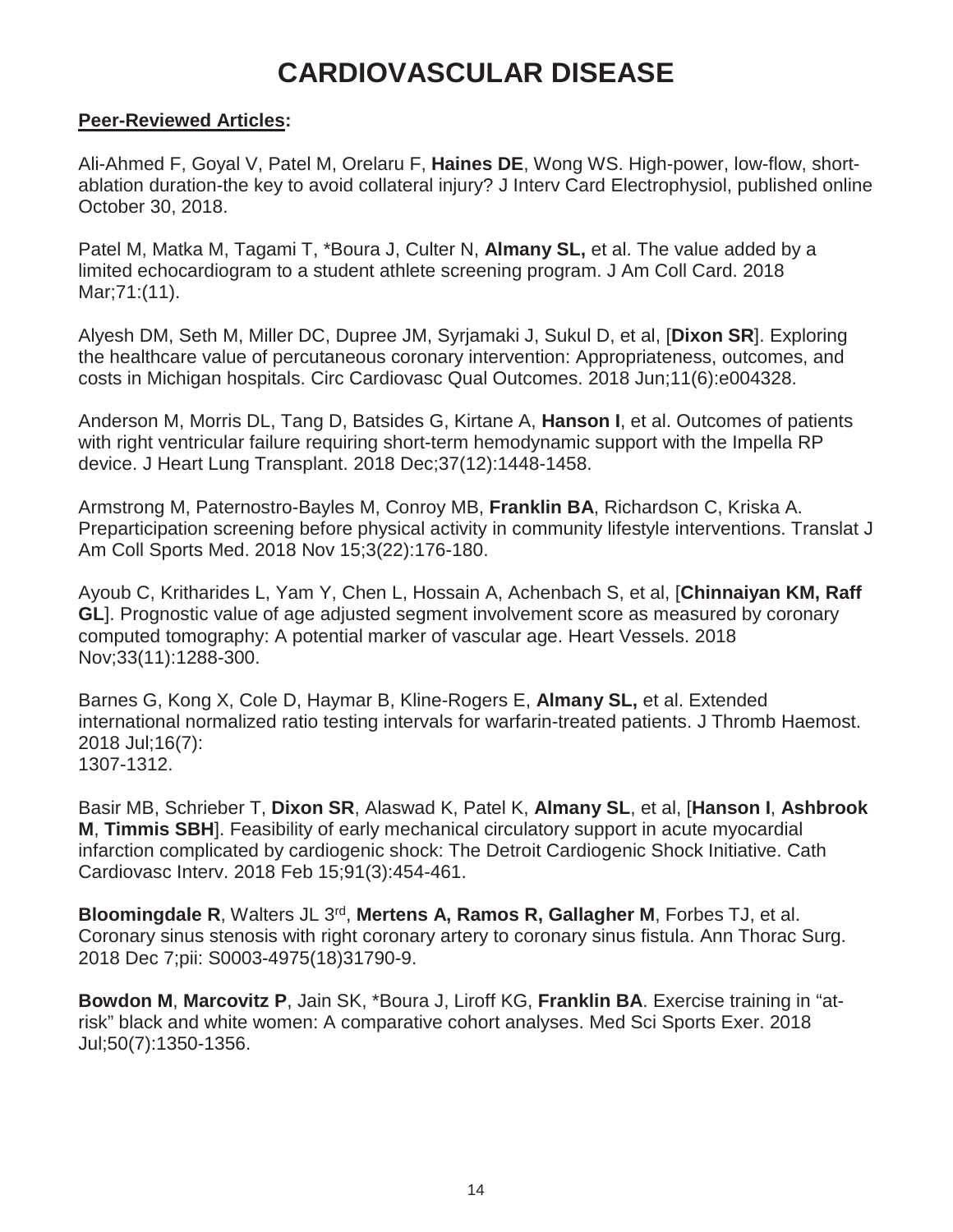### **Peer-Reviewed Articles: continued**

**Cami E, Tagami T**, **Raff G**, Fonte TA, **Renard B**, **Gallagher MJ**, et al, [**Chinnaiyan KM, Safian RD**]. Assessment of lesion-specific ischemia using fractional flow reserve (FFR) profiles derived from coronary computed tomography angiography (FFRCT) and invasive pressure measurements (FFRINV): Importance of the site of measurement and implications for patient referral for invasive coronary angiography and percutaneous coronary intervention. J Cardiovasc Comput Tomogr. 2018 Nov-Dec;12(6):480-492.

Chang HJ, Lin FY, Lee SE, Andreini D, Bax J, Cademartiri F, et al, [**Chinnaiyan KM, Raff GL**]. Coronary atherosclerotic precursors of acute coronary syndromes. J Am Coll Cardiol. 2018 Jun 5;71:(22)2511-2522.

Cho I, Al'Aref SJ, Berger A, O'Hartaigh B, Gransar H, Valenti V, et al, [**Chinnaiyan K, Raff GL**]. Prognostic value of coronary computed tomographic angiography findings in asymptomatic individuals: A 6-year follow-up from the prospective multicentre international CONFIRM study. Eur Heart J. 2018 Mar 14;39:(11):934-41.

Cho YK, Nam CW, Koo BK, Schulman-Marcus J, Hartaigh BO, Gransar H, et al, [**Chinnaiyan K, Raff GL**]. Usefulness of baseline statin therapy in non-obstructive coronary artery disease by coronary computed tomographic angiography: From the CONFIRM (Coronary CT Angiography Evaluation for clinical outcomes: An international multicenter) study. PLoS One 2018. Dec 12;13(12):e0207194.

David SW, Khan ZA, Patel NC, Metzger DC, Wood FO, Wasserman HS, et al, [**Hanson ID**, **Dixon SR**]. Evaluation of intracoronary hyperoxemic oxygen therapy in acute anterior myocardial infarction: The IC-HOT study. Catheter Cardiovasc Interv, published online September 28, 2018.

Eijsvogels TMH, Thompson PD, **Franklin BA**. The 'extreme exercise hypothesis': Recent findings and cardiovascular health implications. Curr Treat Options Cardiovasc Medi. 2018 Aug 28;20(10):84.

Fairbairn TA, Nieman K, Akasaka T, Norgaard BJ, Berman DS, **Raff GL**, et al. Real-world clinical utility and impact on clinical decision-making of coronary computed tomography angiography-derived fractional flow reserve: Lessons from the ADVANCE Registry. Eur Heart J. 2018; 39:3701-3711.

**Feldmann K, Goldstein J**, \*Victor Marinescu, **Dixon SR, Raff GL**. Disparate impact of ischemic injury on regional wall dysfunction in acute anterior vs inferior myocardial infarction. Cardiovasc Revasc Med, published online December 21, 2018.

**Feldmann K, Cami E, Safian RD**. Planning percutaneous coronary interventions using computed tomography angiography and fractional flow reserve-derived from computed tomography: A state-of-the-art review. Catheter Cardiovasc Interv, published online October 4, 2018.

**Franklin BA**, Chaddha A. Resting heart rate and blood pressure as indices of cardiovascular and mortality risk: Is lower invariably better? J Cardiopulm Rehabil Prev. 2018 Nov;38(6):353- 357.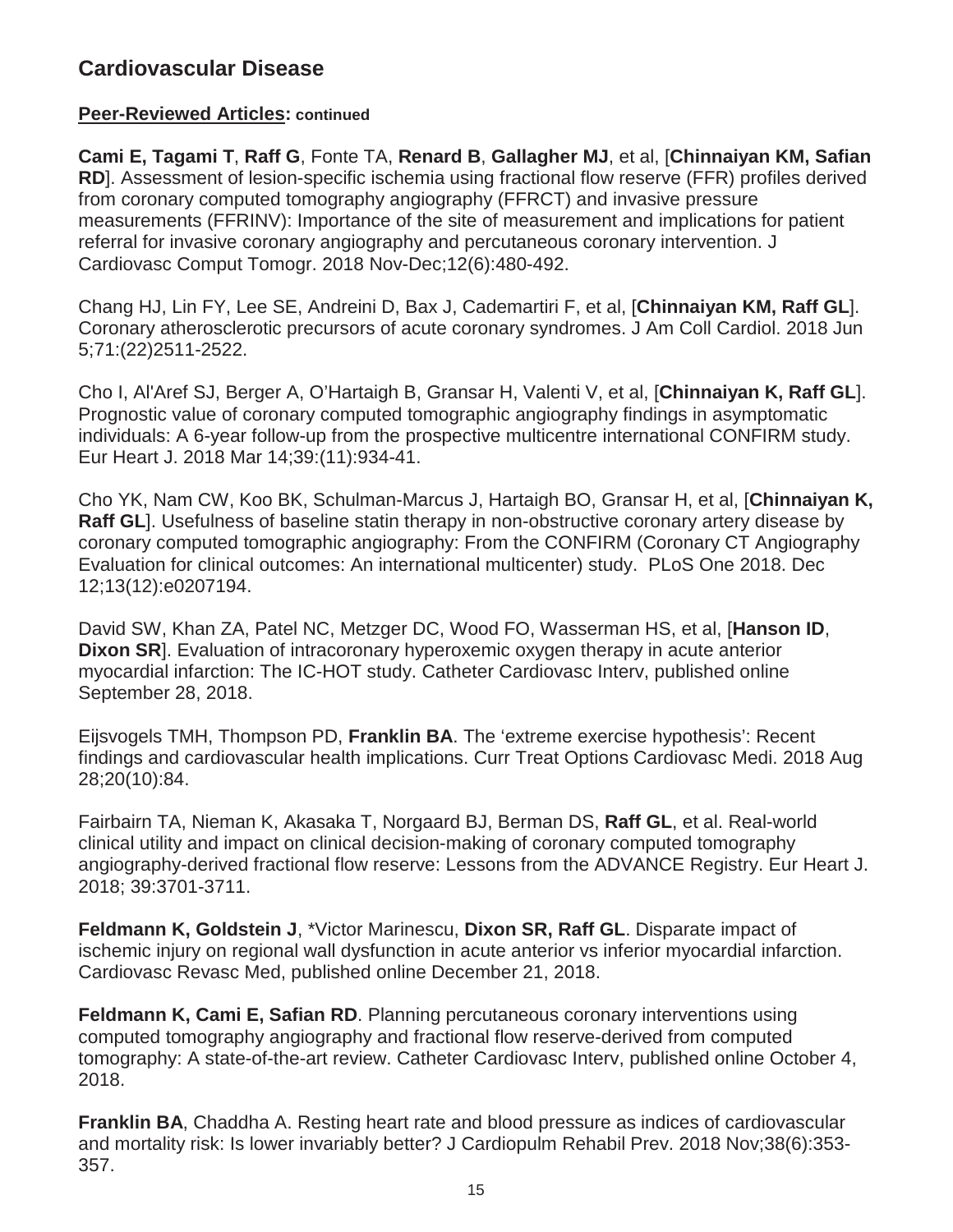### **Peer-Reviewed Articles: continued**

**Franklin BA**, Kaminsky LA, Kokkinos P. Editorial. Quantitating the dose of physical activity in secondary prevention: Relation of exercise intensity to survival. Mayo Clin Proc. 2018 Sep;93(9):1158-1163.

**Franklin BA**, Kokkinos P, Lavie CJ. Do not forget physical activity and cardiorespiratory fitness. Am J Cardiol. 2018 Nov 15;122(10):1797-1799.

**Franklin BA**, **Brinks J**, Berra K, Lavie CJ, Gordon NF, Sperling LS. Using metabolic equivalents in clinical practice. A J Cardiol. 2018 Feb 1;121(3):382-387.

**Goldstein JA**. Coronary CT angiography: Identification of patients and plaques "at risk". J Am Coll Cardiol. 2018;71:2523-6.

**Goldstein JA**, **Dixon SR,** Douglas PS, Ohman EM, Moses J, Popma, et al. Maintenance of valvular integrity with Impella left heart support: Results from the multicenter PROTECT II randomized study. Cath Cardiovasc Interv. 2018 Oct 1;92(4):813-817.

**Grafe K**, Bendick P, Burr M, Boura J, **Franklin BA**. Effects of resistance training on vascular and hemodynamic responses in patients with coronary artery disease. Res Q Exer Sport. 2018 Dec;89(4): 457-464.

Gurm HS, Seth M, **Dixon SR**, Michael Grossman P, Sukul D, Lalonde T, et al. Contemporary use of and outcomes associated with ultra-low contrast volume in patients undergoing percutaneous coronary interventions. Catheter Cardiovasc Interv, published online August 25, 2018.

Gurm HS, Seth M, **Dixon SR**, Kraft P, Jensen A. Trends in contrast volume use and incidence of acute kidney injury in patients undergoing percutaneous coronary intervention: Insights from the Blue Cross Blue Shield of Michigan Cardiovascular Collaborative (BMC2). JACC Cardiovasc Interv 2018 Mar 12;11(5):509-511.

**Haines DE**. Cooking with radiofrequency energy: What is the right recipe? JACC: Clin Electrophyiol. 2018;4(4):480-482.

Han D, Hartaigh BO, Gransar H, Lee JH, Rizvi A, Baskaran L, et al, [**Chinnaiyan KM, Raff GL**]. Incremental prognostic value of coronary computed tomography angiography over coronary calcium scoring for major adverse cardiac events in elderly asymptomatic individuals. Eur Heart J Cardiovasc Imaging. 2018 Jun 1;19(6):675-83.

Hanson ID, **Goldstein JA.** Acute right ventricular failure: Diagnosis, management and basic principles of percutaneous mechanical circulatory support. Cardiac Interventions Today March/April 2018.

**Hanson ID**, **Dalal PK, Renard BM, Hanzel GS**, Vivacqua A. Emergency valve-in-valve transcatheter aortic valve implantation for the treatment of acute stentless bioprosthetic aortic insufficiency and cardiogenic shock. Case Rep Cardiol. 2018 Mar 13;2018:6872748.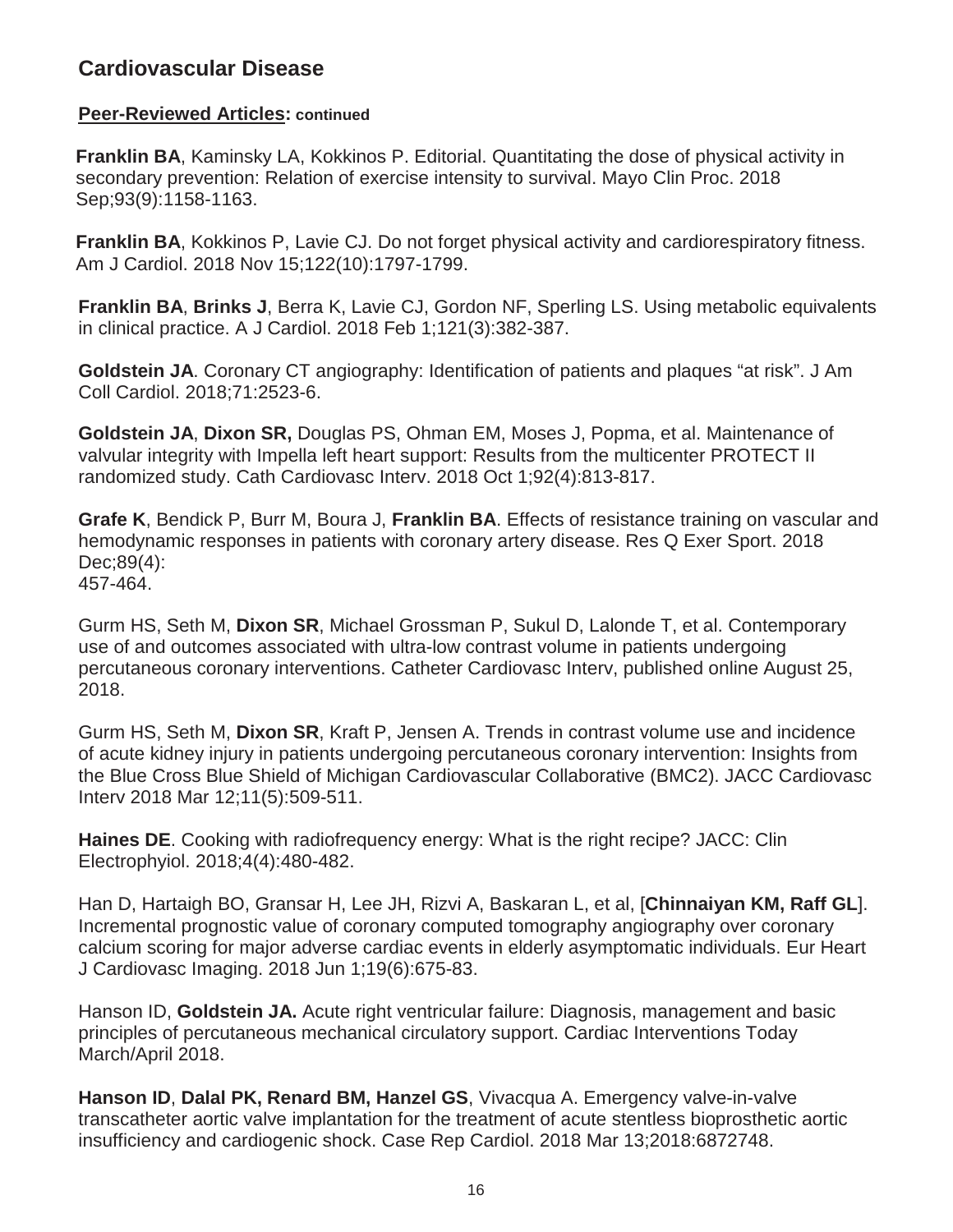#### **Peer-Reviewed Articles: continued**

Jae SY, Bunsawat K, Choi YH, Kim YS, Touyz RM, Park JB, **Franklin BA**. Relation of serum uric acid to an exaggerated systolic blood pressure response to exercise testing in normotensive men. J Clin Hypertens. 2018 Mar;20(3):551-556.

Jae SY, Laukkanen JA, Choi Y-H, **Franklin BA**. Association between cardiorespiratory fitness and indices of coronary artery calcification in men. Mayo Clin Proc. 2018 May;93(5):665-666.

Jae SY, Kurl S, Fernhall B, Kunutsor SK, **Franklin BA**, Laukkanen JA. Are metabolically healthy overweight/obese men at increased risk of sudden cardiac death? Mayo Clinic Proceedings. 2018;93(9):1266-1270.

Jae SY, **Franklin BA**, Kurl S, Fernhall B, Kunutsor S, Kauhanen J, et al. Effect of cardiorespiratory fitness on risk of sudden cardiac death in overweight/obese men aged 42 to 60 years. Am J Cardiol. 2018 Sep 1;122(5):775-779.

Jayaschandran V, **Mertens AN**, Patel VK, Dalal B. Life threatening massive hemoptysis after cryoablation for atrial fibrillation. J Bronchology Interv Pulmonol. 2018 Jan;25(1):67-69.

Kitabata H, Leipsic J, Patel MR, Nieman K, De Bruyne B, Rogers C, et al, [**Chinnaiyan KM, Raff GL**]. Incidence and predictors of lesion-specific ischemia by FFRCT: Learnings from the international ADVANCE registry. J Cardiovasc Comput Tomogr 2018. Mar-Apr;12(2):95-100.

Kokkinos P, Myers J, **Franklin BA**, Narayan P, Lavie CJ, Faselis C. Cardiorespiratory fitness and health outcomes: A call to standardize fitness categories. Mayo Clin Proc. 2018 Mar;93(3):333-336.

Kokkinos P, Narayan P, Myers J, **Franklin BA**. Cardiorespiratory fitness and the incidence of chronic disease. J Clin Exer Physiol. 2018 Jun;7(2):37-45.

Lee JH, Han D, Hartaigh BO, Gransar H, Lu Y, Rizvi A, et al, [**Chinnaiyan KM, Raff GL**]. Influence of symptom typicality for predicting MACE in patients without obstructive coronary artery disease: From the CONFIRM Registry (Coronary Computed Tomography Angiography Evaluation for Clinical Outcomes: An international multicenter registry). Clin Cardiol 2018. May;41(5):586-93.

Lee SE, Chang HJ, Sung JM, Park HB, Heo R, Rizvi A, et al, [**Chinnaiyan KM, Raff GL**]. Effects of statins on coronary atherosclerotic plaques: The PARADIGM Study. JACC Cardiovasc Imaging. 2018 Oct;11(10):1475-84.

Lee SE, Sung JM, Rizvi A, Lin FY, Kumar A, Hadamitzky M, et al, [**Chinnaiyan KM, Raff GL**]. Quantification of coronary atherosclerosis in the assessment of coronary artery disease. Circ Cardiovasc Imaging. 2018 Jul;11(7):e007562.

**Mertens A, Dalal P, Ashbrook M, Hanson I**. Coil embolization of coronary-cameral fistula complicating revascularization of chronic total occlusion. Case Rep Cardiol. 2018 Aug 29; 2018;2018:6857318.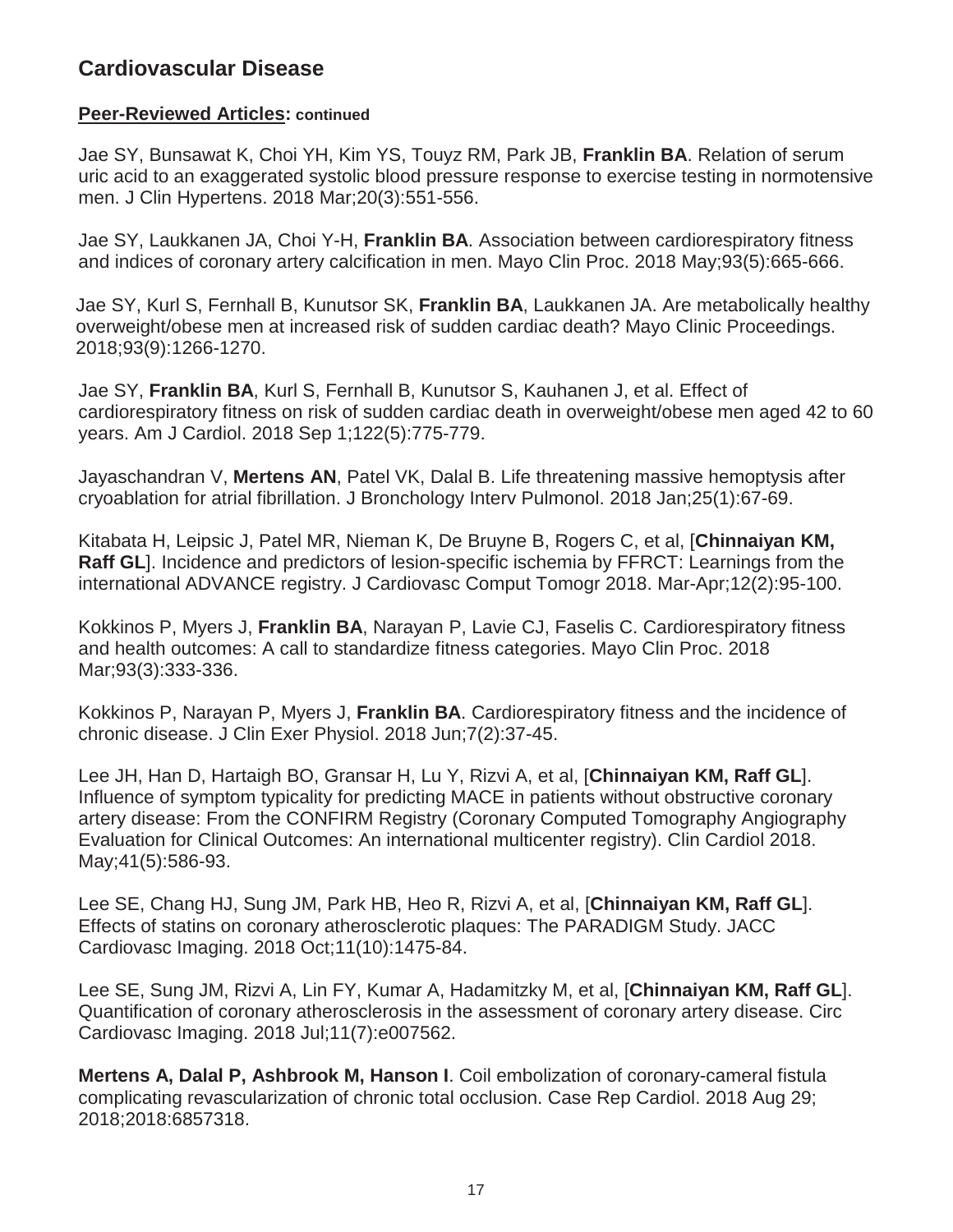#### **Peer-Reviewed Articles: continued**

Nakahama H, Jankowski M, **Dixon SR, Abbas AE**. Opolski MP, Gransar H, et al, [**Chinnaiyan K, Raff GL**]. Prognostic value of chronic total occlusions detected on coronary computed tomographic angiography. Heart, published online July 30, 2018.

O'Neill WW, Grines C, Schreiber T, Moses J, Maini B, **Dixon SR**, Ohman EM. Analysis of outcomes for 15,259 US patients with acute myocardial infarction cardiogenic shock (AMICS) supported with the Impella device. Am Heart J. 2018 Aug;202:33-38.

Quindry JC, **Franklin BA**. Cardioprotective exercise and pharmacologic interventions as complementary antidotes to cardiovascular disease? Exer Sport Sci Rev. 2018 Jan;46(1):5-17.

**Rothschild DR**, **Goldstein JA.** Submassive pulmonary embolus: The challenge of thrombolytic decision-making in a heterogenous cohort. Cath Cardiovasc Intervent. 2018;92:372-3.

Song C, Sukul D, Seth M, Wohns D, **Dixon SR**, Slocum N, Gurm H. Outcomes after percutaneous coronary intervention in patients with a history of cerebrovascular disease. Insights from the Blue Cross Blue Shield of Michigan Cardiovascular Consortium. Circ Cardiovasc Interv. 2018 Jun;11(6):e006400.

Stewart MT, **Haines DE**, Verma A, Kirchhof N, Barka N, Grassl E, Howard B. Intracardiac pulsed field ablation: Proof of feasibility in a chronic porcine model. Heart Rhythm, 2018 Oct 30. pii: S1547-5271(18)31116-0.

van Rosendael AR, Maliakal G, Kolli KK, Beecy A, Al'Aref SJ, Dwivedi A, et al, [**Chinnaiyan K, Raff GL**]. Maximization of the usage of coronary CTA derived plaque information using a machine learning based algorithm to improve risk stratification; insights from the CONFIRM registry. J Cardiovasc Comput. 2018 May-Jun;12:(3)204-9.

Vetrovec GW, Anderson M, Schrieber T, Popma J, Lombardi W, Maini B, et al, [**Dixon SR**]. The cVAD registry for percutaneous temporary hemodynamic support: A prospective registry of Impella mechanical circulatory support use in high-risk PCI, cardiogenic shock and decompensated heart failure. Am Heart J. 2018 May;199:115-121.

Weir-McCall JR, Blanke P, Sellers SL, Ahmadi AA, Adreini D, Budoff MJ, et al, [**Chinnaiyan KM, Raff GL**]. Impact of non-obstructive left main disease on the progression of coronary artery disease: A PARADIGM substudy. J Cardiovasc Comput Tomogr. 2018 May-Jun;12(3):231-237.

Won KB, Lee SE, Lee BK, Park HB, Heo R, Rizvi A, et al, [**Chinnaiyan K, Raff GL**]. Longitudinal assessment of coronary plaque volume change related to glycemic status using serial coronary computed tomography angiography: A PARADIGM (Progression of AtheRosclerotic PIAque Determined by Computed TomoGraphic Angiography Imaging) substudy. J Cardiovasc Computed Tomogr. 2018 Dec 17; pii: S1934-5925(18)30181-3.

Wright M, Harks E, Deladi S, Fokkenrood S, Brink R, **Haines DE**. Characteristics of radiofrequency catheter ablation lesion formation in real time in vivo using near field ultrasound imaging. J Am Coll Cardiol Electrophysiol. 2018 Aug;4(8):1062-1072.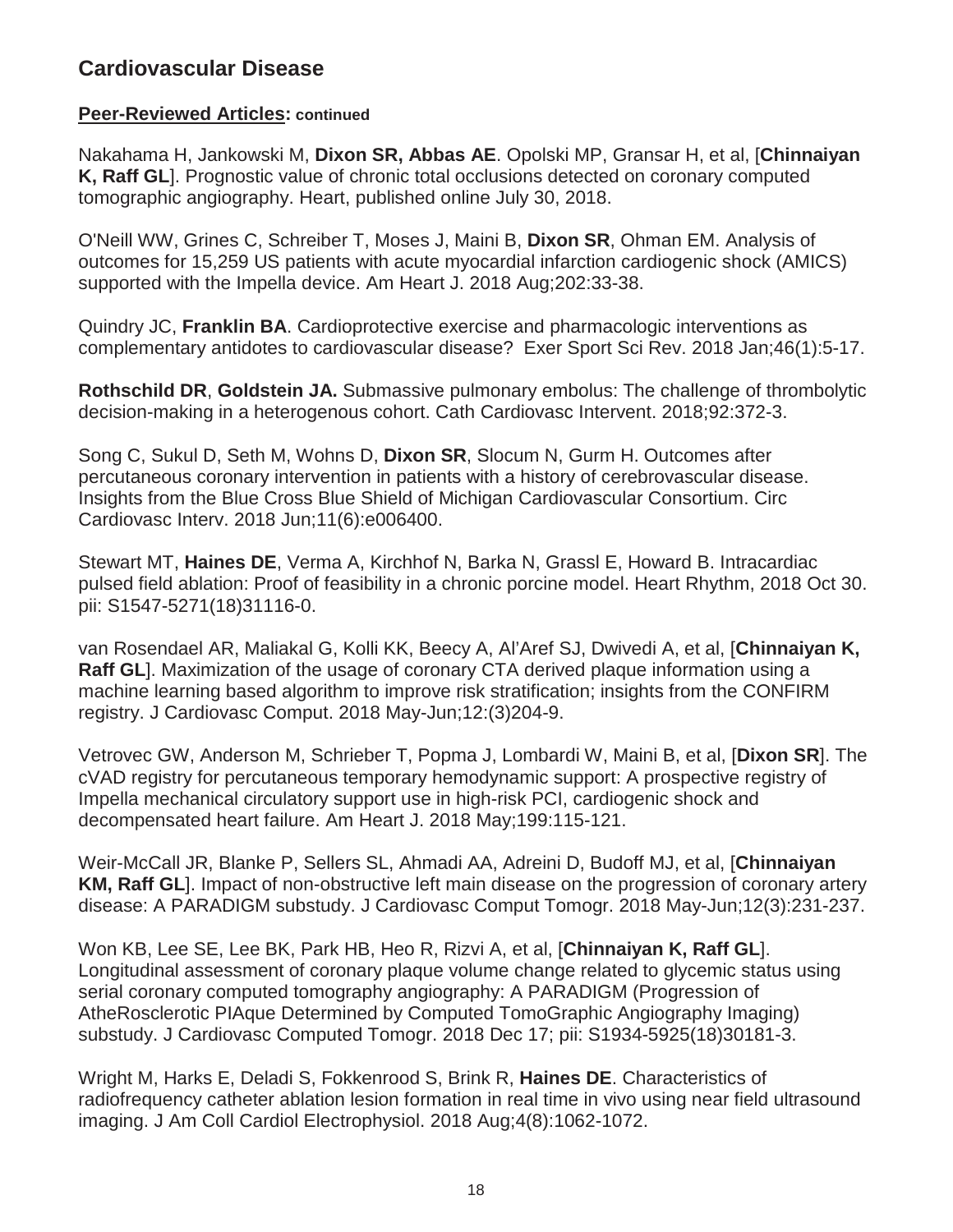### **Peer-Reviewed Articles: continued**

Writing Committee M, Hirshfeld JW Jr, Ferrari VA, Bengel FM, Bergersen L, Chambers CE, et al, [**Haines DE, Raff GL**]. 2018 ACC/HRS/NASCI/SCAI/SCCT expert consensus document on optimal use of ionizing radiation in cardiovascular imaging-best practices for safety and effectiveness, Part 1: Radiation physics and radiation biology. Catheter Cardiovasc Interv. 2018 Aug 1;92(2):203-221.

Xie JX, Cury RC, Leipsic J, Crim MT, Berman DS, Gransar H, et al, [**Chinnaiyan KM, Raff GL**]. The coronary artery disease-reporting and data system (CAD-RADS): Prognostic and clinical implications associated with standardized coronary computed tomography angiography reporting. JACC Cardiovasc Imaging. 2018 Jan;11(1):78-89.

### **Book Chapter or Full Book Publications:**

**Goldstein JA.** An anatomic pathophysiologic approach to hemodynamic assessment. In: Kern MJ, Lim MI, **Goldstein JA,** editors. Hemodynamic rounds: interpretation of cardiac pathophysiology from pressure waveform analysis. 4<sup>th</sup> ed. New York: Wiley Blackwell, 2018. p.409-426.

**Goldstein JA.** Hemodynamic manifestations of ischemic right-heart dysfunction. In: Kern MJ, Lim MI, **Goldstein JA,** editors. Hemodynamic rounds: interpretation of cardiac pathophysiology from pressure waveform analysis. 4<sup>th</sup> ed. New York: Wiley Blackwell, 2018. p.235-248.

**Goldstein JA.** Introduction to pericardial disease. In: Kern MJ, Lim MI, **Goldstein JA,** editors. Hemodynamic rounds: interpretation of cardiac pathophysiology from pressure waveform analysis. 4<sup>th</sup> ed. New York: Wiley Blackwell, 2018. p.195-218.

**Goldstein JA.** Restrictive cardiomyopathy: Differentiating constrictive pericarditis and restriction. In: Kern MJ, Lim MI, **Goldstein JA,** editors. Hemodynamic rounds: interpretation of cardiac pathophysiology from pressure waveform analysis. 4<sup>th</sup> ed. New York: Wiley Blackwell, 2018. p.219-234.

**Goldstein JA,** Brugaletta S, Madden SP, Sum, ST, **Dixon SR,** Madden RD, et al. Near-infrared spectroscopy. In: Eeckout, E, Serruys PW, van Sunbeek M, DePalma R, editors. The PCR-EACPI textbook: percutaneous interventional cardiovascular medicine [book on the Internet]. 2018. Available from: https://www.pcronline.com.

**Goldstein JA,** Kern MJ. Principles of normal physiology and pathophysiology. In: Kern MJ, Lim MI, **Goldstein JA,** editors. Hemodynamic rounds: interpretation of cardiac pathophysiology from pressure waveform analysis. 4<sup>th</sup> ed. New York: Wiley Blackwell, 2018. p.3-34.

**Hanson ID, Goldstein JA.** Invasive hemodynamic assessment of shock and use of mechanical support for acute left and right ventricular failure. In: Kern MJ, Lim MI, **Goldstein JA,** editors. Hemodynamic rounds: interpretation of cardiac pathophysiology from pressure waveform analysis. 4<sup>th</sup> ed. New York: Wiley Blackwell, 2018. p. 401-407.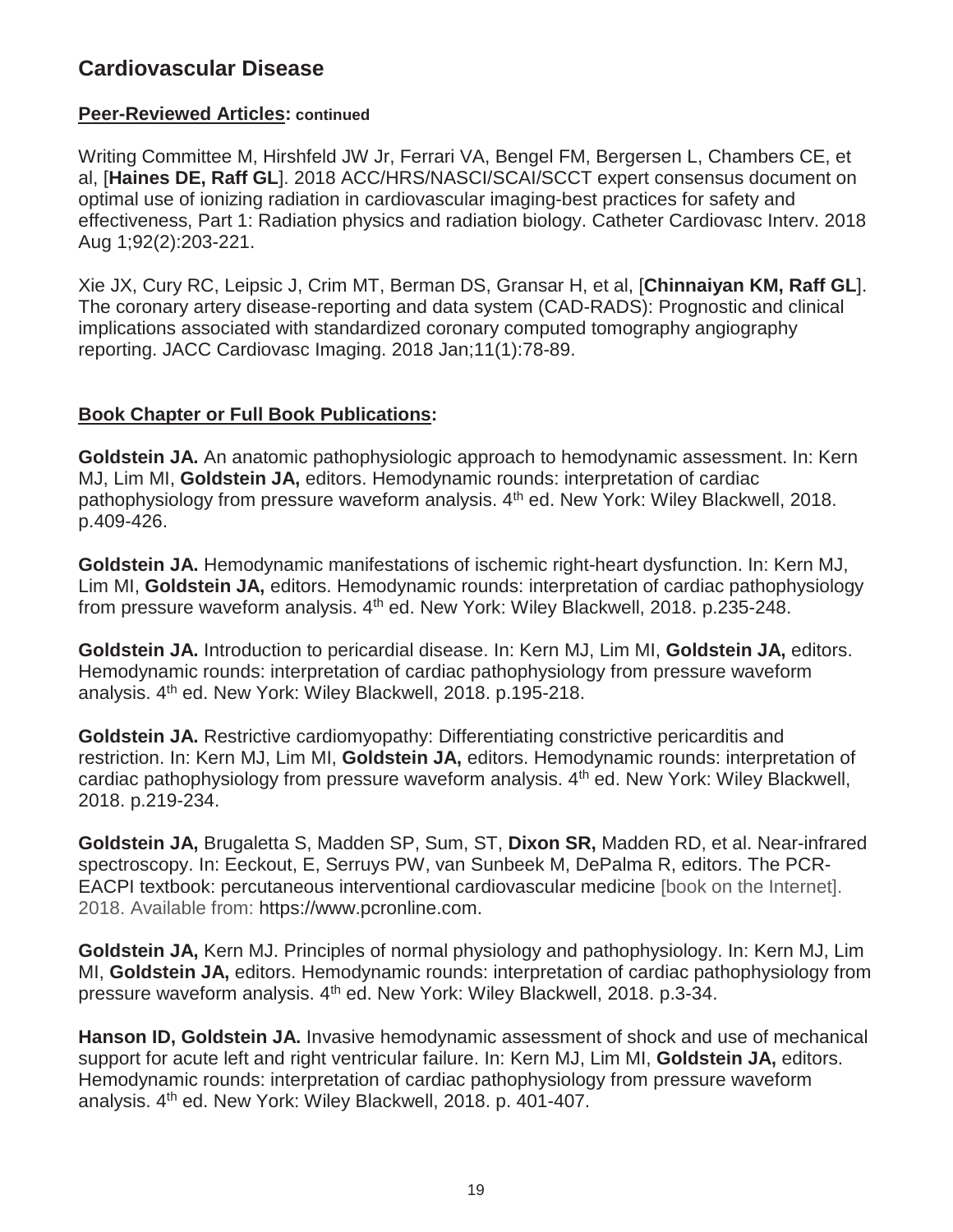#### **Book Chapter or Full Book Publications: continued**

Kern MJ, Lim MI, **Goldstein JA,** editors. Hemodynamic rounds: Interpretation of cardiac pathophysiology from pressure waveform analysis. 4<sup>th</sup> ed. New York: Wiley Blackwell, 2018.

#### **Abstracts with Associated Research Presentations:**

Basir M, Isseh I, Schreiber T, Kaki A, Finley J, Lasorda D, et al, [**Dixon SR**]. Lactate and cardiac power output measurements at 12-24 hours reliably predict outcomes in cardiogenic shock: Insights from the National Cardiogenic Shock Initiative. JACC. 2018 Sep;72(13).

**Bowdon M**, **Marcovitz P**, Jain SK, \*Boura J, Liroff K, **Franklin BA**. Exercise training in 'at risk' black and white women: A comparative cohort analysis. American College of Sports Medicine Annual 65<sup>th</sup> Meeting and 9<sup>th</sup> World Congress on Exercise is Medicine, Minneapolis, MN, May 29-June 2, 2018.

**Feldmann K, Gallagher M, Cami E,** Yeow R, **Safian R.** FFRct analysis of anomalous aortic origin of a coronary artery: Single center case series of surgically confirmed intramural arteries. 13th Annual Society of Cardiovascular Computed Tomography (SCCT) Meeting, Grapevine, TX, July 12-15, 2018.

**Grafe K**, Bendick P, Burr M, Boura J, **Brunk D**, **Franklin BA**. Effects of resistance training on vascular and hemodynamic responses to standardized workloads in coronary patients. American College of Sports Medicine Annual 65<sup>th</sup> Meeting and 9<sup>th</sup> World Congress on Exercise is Medicine, Minneapolis, MN, May 29-June 2, 2018.

**Haines DE,** Verma A, Kirchhof N, Barka ND, Grassl ED, Howard BT, et al. Pulsed field ablation: Feasibility of advanced electroporation and comparison to RF. Heart Rhythm. 2018;15:S143.

**Hendrickson K**. Cardiac rehabilitation: A gateway to the Senior Olympics. American College of Sports Medicine Annual 65<sup>th</sup> Meeting and 9<sup>th</sup> World Congress on Exercise is Medicine, Minneapolis, MN, May 29-June 2, 2018.

Howard BT, **Haines DE**, Verma A, Kirchhof N, Barka ND, Onal B, Stewart MT. Pulsed field ablation reduces pulmonary vein stenosis risk: An advanced model for assessment of PV stenosis. Circulation. 2018;138:(1).

Jae SY, Kurl S, Laukkanen J, **Franklin BA**. Is there an "asymptote of gain" beyond which further increases in cardiorespiratory fitness convey no additional benefits on all-cause mortality, cardiovascular mortality, sudden death, and atrial fibrillation? Annual Meeting of the European Society of Cardiology, Munich, Germany, August 25-29, 2018.

Lynch S, Aneese A, **Dixon SR**, Lauter C. A heart gone bananas: Allergy-induced coronary vasospasm due to banana (Kounis Syndrome). American Academy of Asthma and Immunology World Allergy Organization (AAAAI/WAO), Orlando, FL, March 2-5, 2018.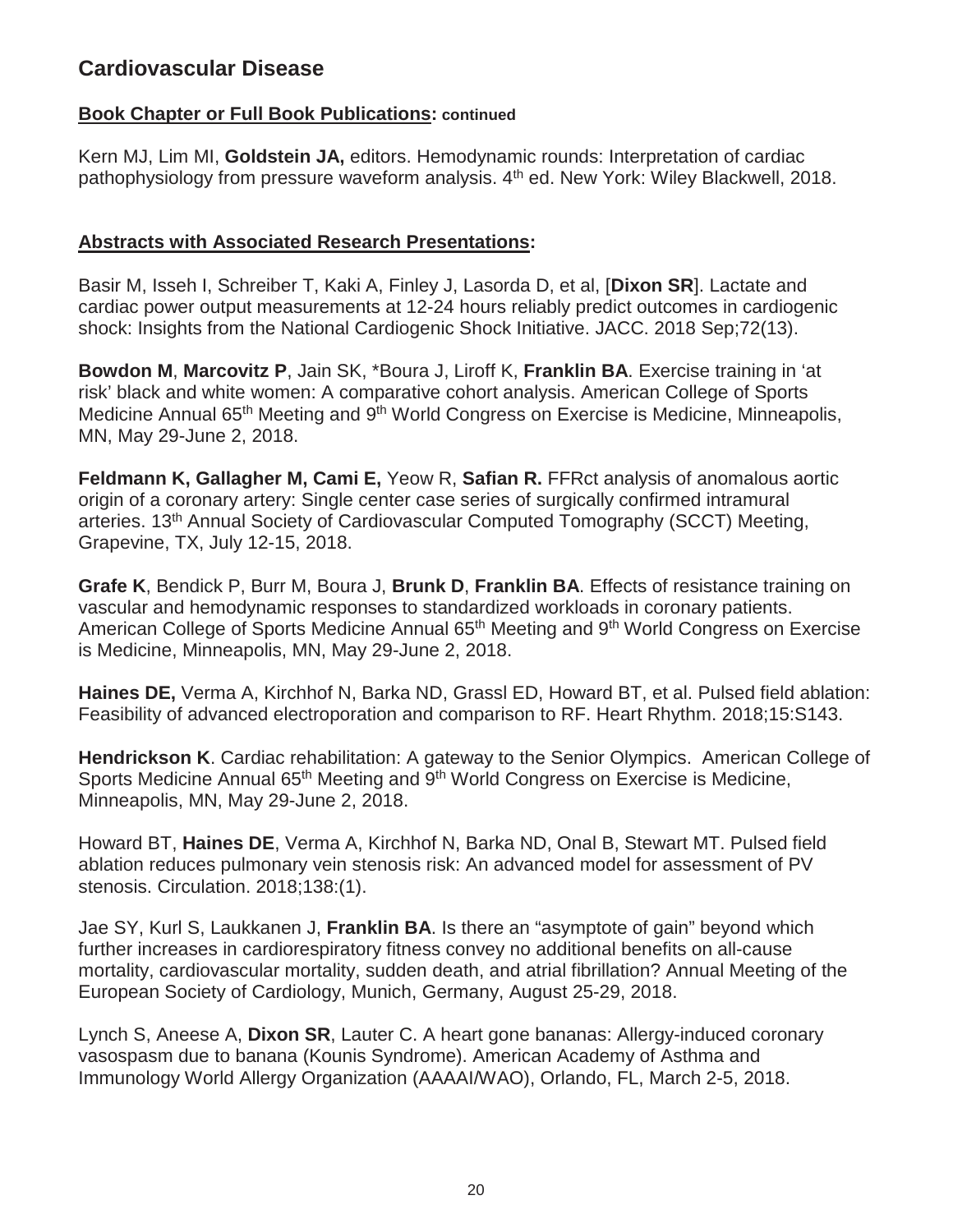#### **Abstracts with Associated Research Presentations: continued**

Madder R, Seth M, Schrieber T, Kaki A, Chattahi J, West D, et al, [**Dixon SR**]. Statewide variability in radiation doses exceeding 5-gy during percutaneous coronary intervention: Data from the Blue Cross Blue Shield of Michigan Cardiovascular Collaborative (BMC2) Registry. JACC. 2018 Sep;72(13).

Matsumura M, Weisz G, Yamamoto M, Andrews J, Kini A, Brilakis E, et al, [**Dixon SR**]. Angiographic predictors of lipid rich plaque detected by near-infrared spectroscopy: the COLOR registry. JACC. 2018 Mar;71(11).

Meraj PM, Hill J, **Dixon SR**, Schrieber T, Moses J, Schaefer A. Non-emergent percutaneous coronary intervention on an unprotected left main coronary artery supported with Impella heart pump in patients ineligible for surgical revascularization. JACC. 2018 Mar;71(11).

**Rothschild D, Goldstein J, Bowers T.** Low-dose systemic thrombolytic therapy for treatment of submassive pulmonary embolism: Clinical efficacy but attendant hemorrhagic risks. Catheter Cardiovasc Interv, published online December 14, 2018. 4th Annual PE Symposium, Nashville, TN June 22-23, 2018.

**Rothschild D, Goldstein J, Bowers T.** Ultrasound-accelerated thrombolysis (USAT) versus standard catheter-directed thrombolysis (CDT) for treatment of pulmonary embolism: A retrospective analysis. 4<sup>th</sup> Annual PE Symposium, Nashville, TN June 22-23, 2018.

**Sacks R**, **Franklin BA**, \*Boura J, Rida R, Potkin S, **Friedman H**, et al, [**Trivax J**, **Bilolikar A**, **Brunk D**, **Brinks J**]. Using the heart rate index equation to estimate peak METs in physically active adults. American College of Sports Medicine Annual 65<sup>th</sup> Meeting and 9<sup>th</sup> World Congress on Exercise is Medicine, Minneapolis, MN, May 29-June 2, 2018.

Wanamaker B, Seth M, Sukul D, **Dixon S**, Bhatt D, Madder R, et al. Troponin level at presentation is a strong predictor of outcome among patients undergoing percutaneous coronary intervention for ST elevation myocardial infarction: Insights from the Blue Cross Blue Shield of Michigan Cardiovascular Collaborative (BMC2) Registry. JACC. 2018 Mar;71(11).

### **Invited Research Presentations:**

**Dixon SR**. Mechanical support for high risk PCI: Clinical cases of success. American College of Cardiology (ACC), Orlando, FL March 10-12, 2018.

**Dixon SR**. Contrast reduction strategies in PCI. Blue Cross Blue Shield Blue Care Network Meeting, Novi, MI, April 21, 2018.

**Dixon SR**. How do we use IVUS for PCI guidance? Blue Cross Blue Shield Blue Care Network Meeting, Detroit, MI, October 27, 2018.

**Franklin BA.** Recent advances in preventive cardiology and lifestyle medicine. Clinical Obesity Medicine Conference, Center for Medical Weight Loss, Las Vegas, NV, January 20-21, 2018.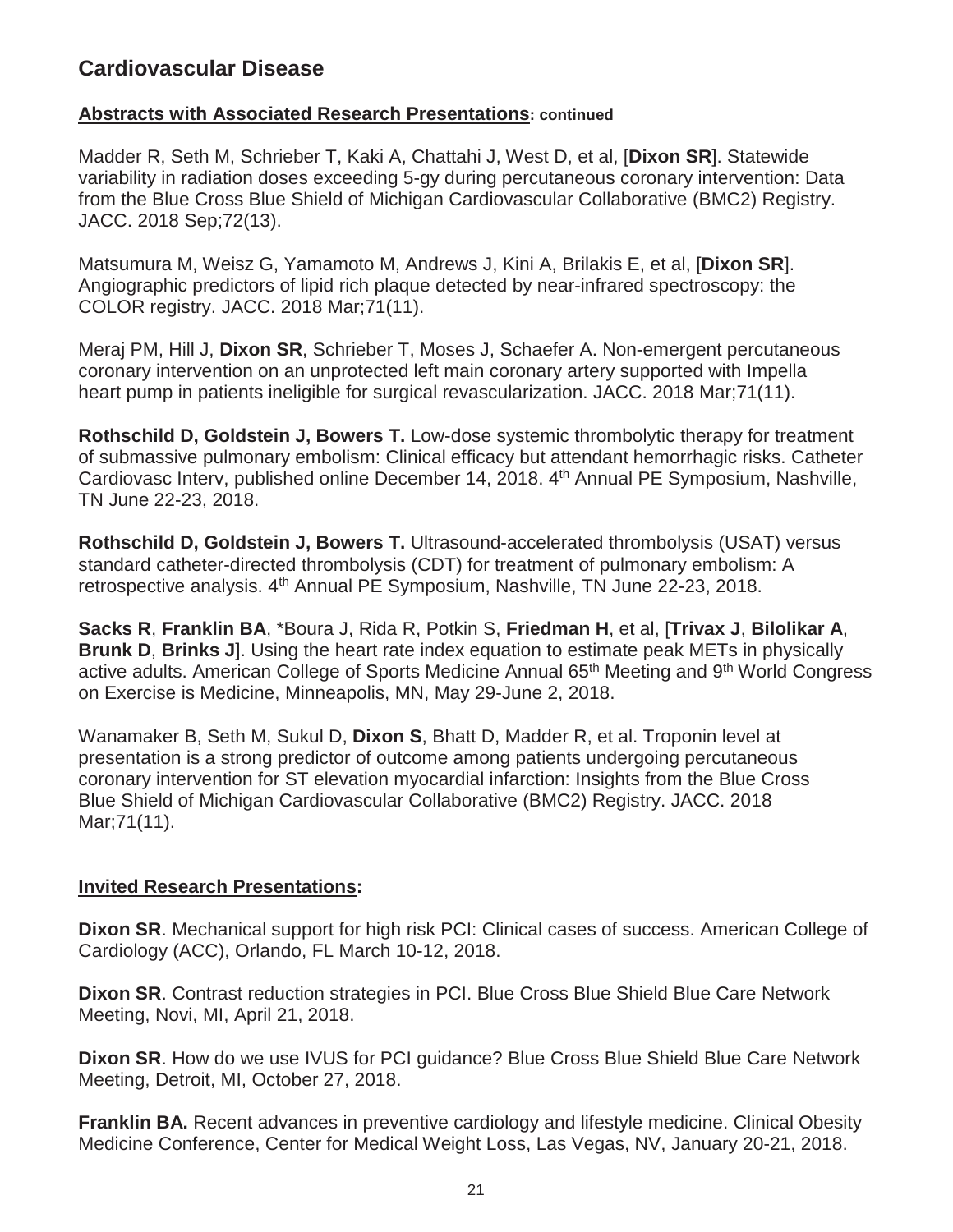#### **Invited Research Presentations: continued**

**Franklin BA.** Beyond botox and cosmetic surgery: Exercise and other anti-aging lifestyle interventions. Clinical Obesity Medicine Conference, Center for Medical Weight Loss, Las Vegas, NV, January 20-21, 2018. 10<sup>th</sup> Annual Advances in Heart Disease Prevention and Rehabilitation Conference, Beaumont Hospital, Troy, MI, March 3, 2018.

**Franklin BA.** Rehabilitation in cardiovascular disease: From prevention to intervention. Annual Viennese Physicians Society Meeting (Sommersemester), Vienna, Austria, March 13, 2018.

**Franklin B.** Cardiac rehabilitation in 2018: Incorporating new populations and approaches. Preventive Cardiovascular Nurses Association Annual Meeting, Baltimore, MD, April 4-7, 2018.

**Franklin BA.** High-volume, high-intensity exercise and cardiovascular health: Changing paradigms and perceptions. American Medical Society for Sports Medicine Annual Meeting, Orlando, FL, April 24-29, 2018.

**Franklin BA.** Impact of exercise training on black and white women at risk for cardiovascular disease. Heart and Style Event, Oakland Hills Country Club, Bloomfield Hills, MI, May 17, 2018.

**Franklin BA.** Behavioral skills for winning in life. American College of Sports Medicine (ACSM) 65th Annual Meeting, Minneapolis, MN, May 29-June 2, 2018.

**Franklin BA.** Beyond exercise: Moving from activity interventions to comprehensive risk reduction and disease prevention (Tutorial Lecture). American College of Sports Medicine (ACSM) 65<sup>th</sup> Annual Meeting, Minneapolis, MN, May 29-June 2, 2018.

**Franklin BA.** Recent advances in preventive cardiology and lifestyle medicine. 21<sup>st</sup> Annual Beaumont Troy Medical Staff Symposium, Boyne Falls, MI, June 21-23, 2018.

**Franklin BA.** GPS for professional success: 10 behavior skills of highly successful people. 21<sup>st</sup> Annual Beaumont Troy Medical Staff Symposium, Boyne Falls, MI, June 21-23, 2018.

**Franklin BA.** Extreme exercise and cardiovascular health: Clarifying the risk-protection paradox. Medical Grand Rounds, Sinai-Grace Hospital, Detroit, Michigan, September 6, 2018.

**Franklin BA.** Recent advances in preventive cardiology and lifestyle medicine. Faculty of Medicine, University of Lisbon, Lisbon, Portugal, October 25-28, 2018.

**Franklin BA.** Cardiac rehabilitation and secondary prevention: Changing paradigms and perceptions. Faculty of Medicine, University of Lisbon, Lisbon, Portugal, October 25-28, 2018.

**Goldstein JA**. Impella RP for RV shock and diagnosis and treatment options for RV shock. Cardiology Research Technologies (CRT) Conference, Washington, DC, March 3-6, 2018.

**Goldstein JA.** Mechanical support in RV failure: The search for vulnerable plaque: The emerging role of CTA, understanding the anatomy (and Embryology) of the foramen ovale. Scottsdale Interventional Forum, Scottsdale, AZ, March 21-24, 2018.